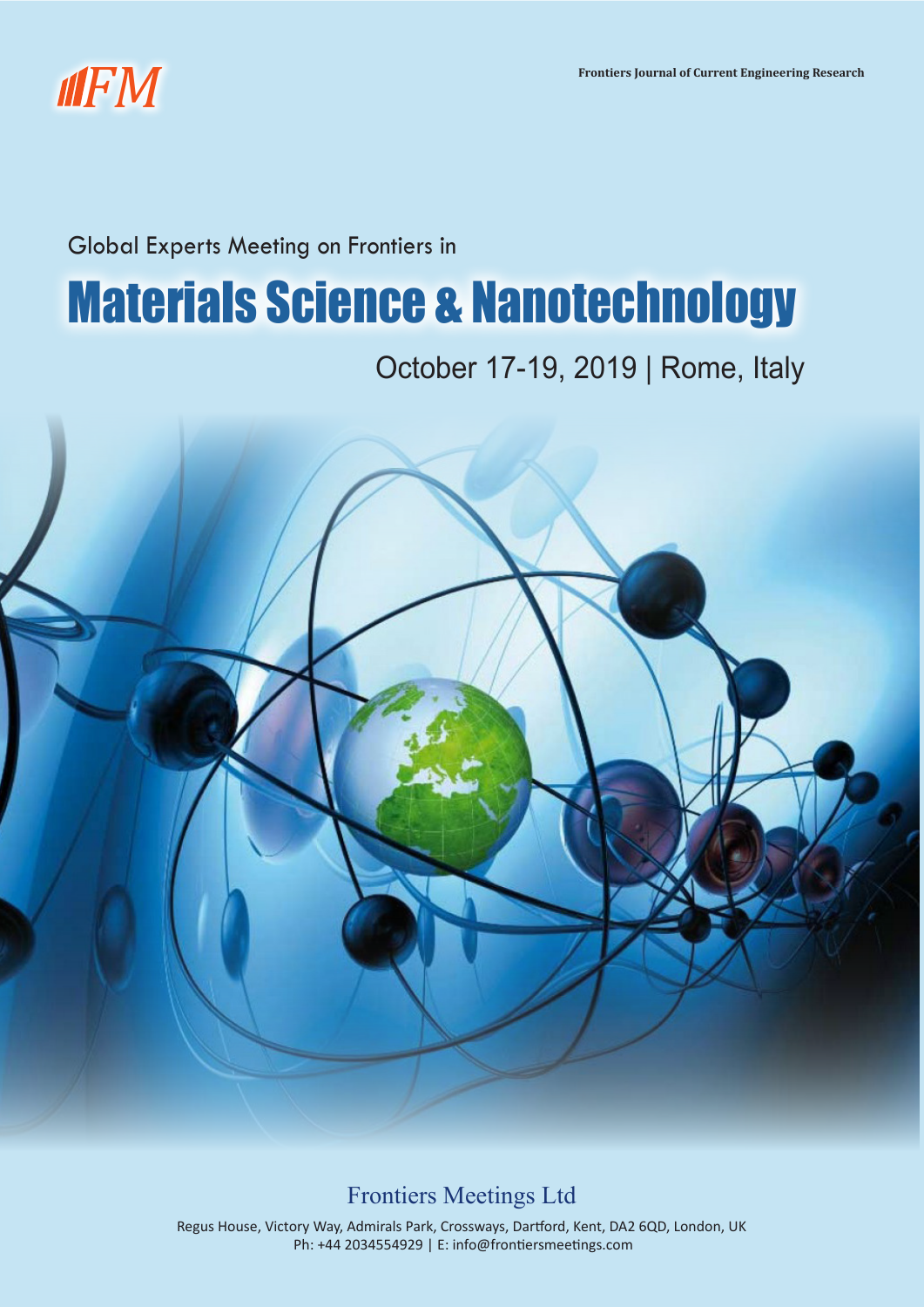# 19 **Materials Science 2019**  $\bullet$ cience 2  $\bullet$ arials Mate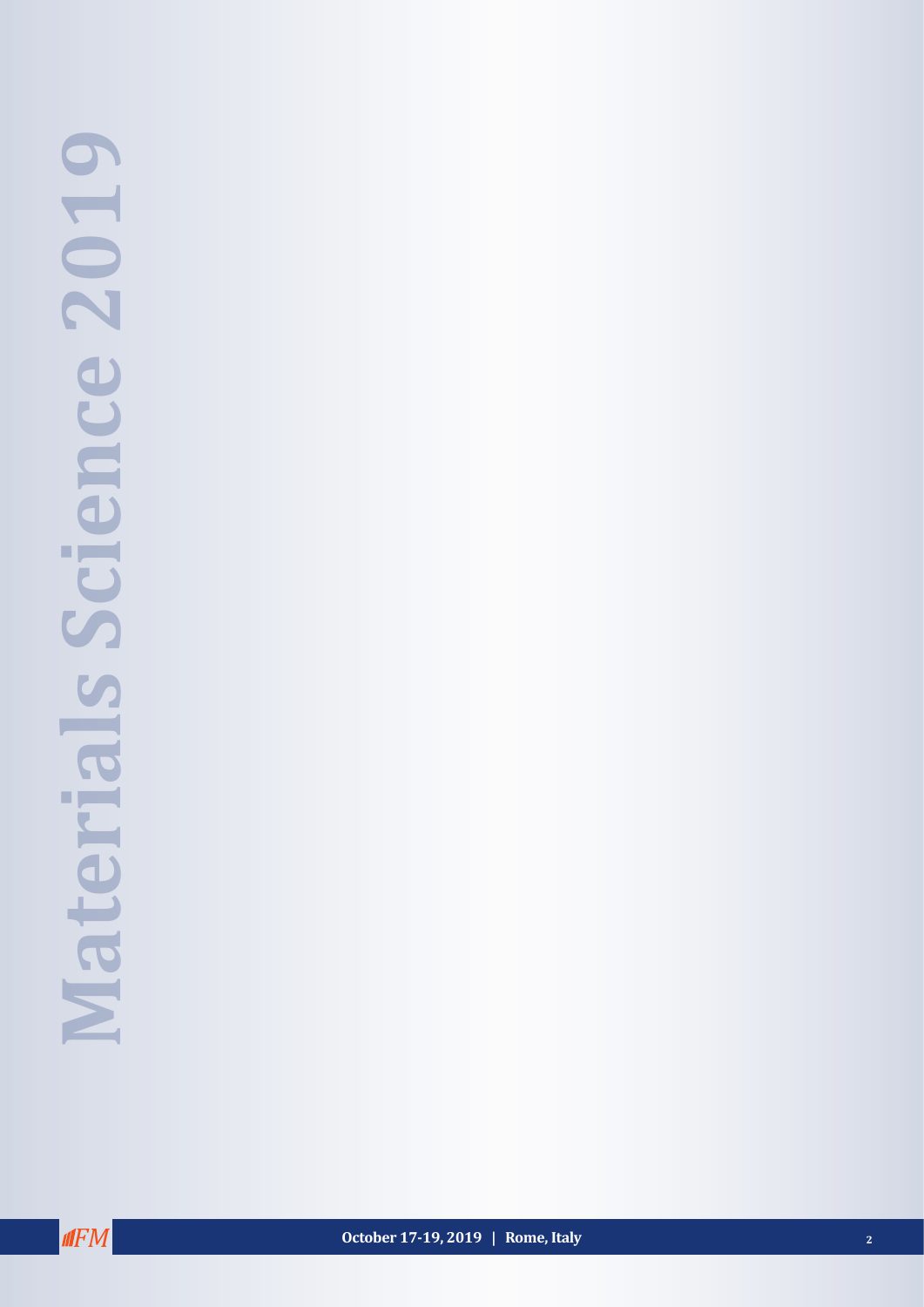### **SCIENTIFIC PROGRAM**

### **Materials Science 2019**

October 17-19, 2019 | Rome, Italy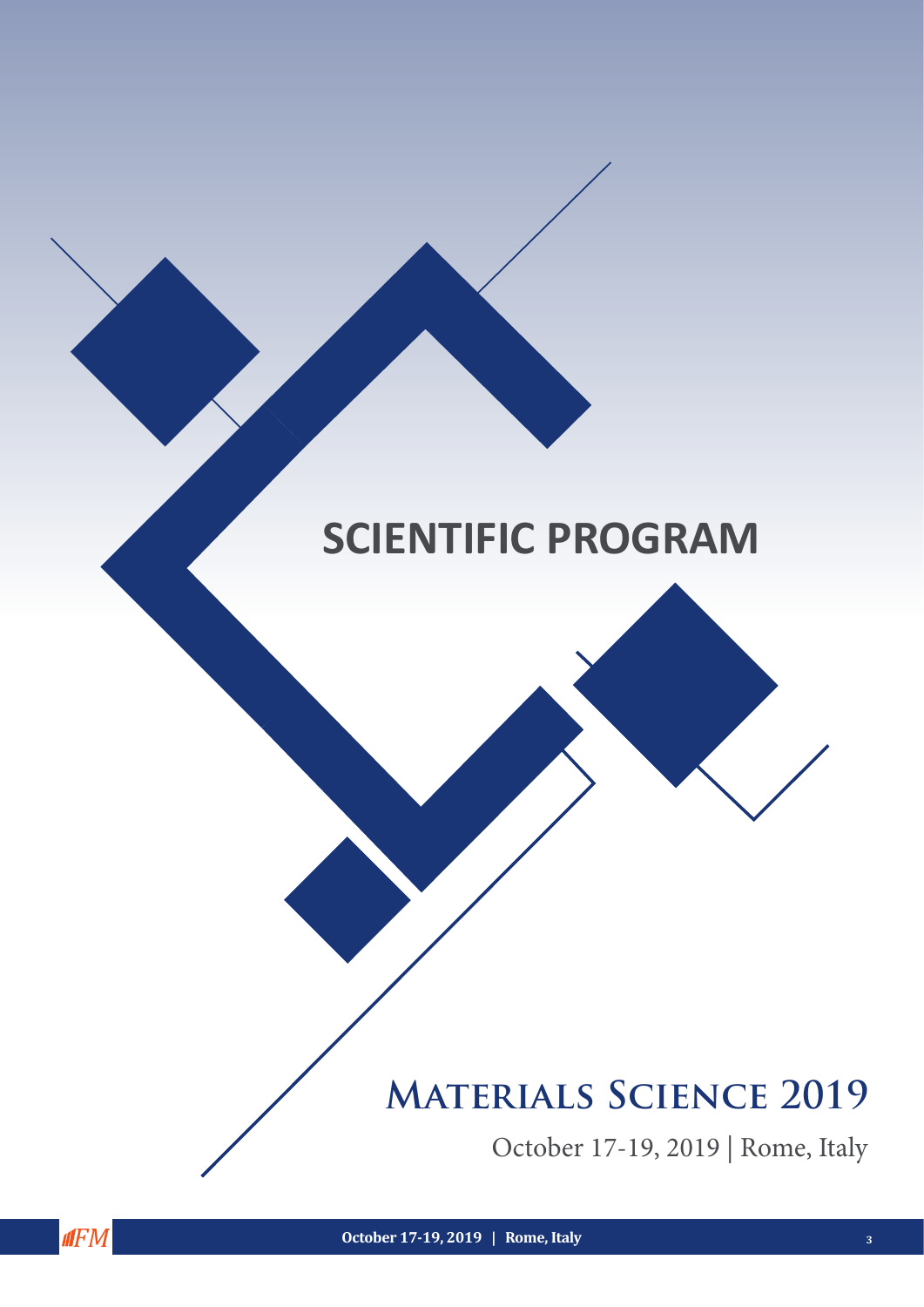| Day 1   October 17, 2019                  |                                                                                                                                                                   |  |
|-------------------------------------------|-------------------------------------------------------------------------------------------------------------------------------------------------------------------|--|
| 09:00-11:00 Registration Desk             |                                                                                                                                                                   |  |
|                                           |                                                                                                                                                                   |  |
|                                           | Morning Coffee Break 10:30-11:00                                                                                                                                  |  |
| Inauguration and Introduction 11:00-11:10 |                                                                                                                                                                   |  |
| <b>Keynote Forum</b>                      |                                                                                                                                                                   |  |
| $11:10-12:00$                             | Title: OD, 1D, 2D, and 3D semiconducting oxide nanostructures from disassembly/reassem-<br>bly of MOFs synthesised by room-temperature electrochemical deposition |  |
|                                           | Charles Christopher Sorrell, University of New South Wales- Sydney, Australia                                                                                     |  |
| 12:00-12:50                               | Title: Aluminium foam heat exchangers of thermally active pitched roofing systems                                                                                 |  |
|                                           | Jaroslav Jerz, Slovak Academy of Sciences, Slovakia                                                                                                               |  |
|                                           | Discussion 12:50-13:00                                                                                                                                            |  |
|                                           | Lunch Break 13:00-14:00                                                                                                                                           |  |
| <b>Speaker Session</b>                    |                                                                                                                                                                   |  |
| 14:00-14:35                               | Title: Characterization of transparent conductive thin films by the dynamical hot-probe<br>method                                                                 |  |
|                                           | Axelevitch Alexander, Holon Institute of Technology (HIT), Israel                                                                                                 |  |
|                                           | Title: Synthesis of multi-metallic sub-nanoparticles based on atom hybridization                                                                                  |  |
| $14:35-15:10$                             | Kimihisa Yamamoto, Tokyo Institute of Technology, Japan                                                                                                           |  |
| 15:10-15:45                               | Title: Radiation synthesis of silver nanoparticles stabilized in natural polymer with a poten-<br>tial application as new and green fungicides for agriculture    |  |
|                                           | Le Quang Luan, Biotechnology Center of Ho Chi Minh City, Vietnam                                                                                                  |  |
|                                           | Discussion 15:45-15:55                                                                                                                                            |  |
|                                           | Evening Coffee Break 15:55-16:15                                                                                                                                  |  |
| 16:15-16:50                               | Title: Ultra-precise processing and optical nonlinearity characterization of organic N-benzyl-<br>2-methyl-4-nitroaniline crystal                                 |  |
|                                           | Takashi Notake, RIKEN, Japan                                                                                                                                      |  |
| 16:50-17:25                               | Title: The effect of annealing treatment on the microstructure and adhesion-corrosion prop-<br>erties of ZnMg-Zn bi-layered coatings on steels                    |  |
|                                           | Soheil Sabooni, University of Groningen, The Netherlands                                                                                                          |  |
| 17:25-18:00                               | Title: Antibacterial finishing of viscose rayon fabric using silver nano particles                                                                                |  |
|                                           | Hasabo A Mohamed Ahmed, Sudan University, Sudan                                                                                                                   |  |
|                                           | Discussion 18:00-18:10                                                                                                                                            |  |
| <b>Day 2   October 18, 2019</b>           |                                                                                                                                                                   |  |
| 09:00-09:35                               | Title: Heat storage materials for highly energy efficient buildings                                                                                               |  |
|                                           | Jaroslav Jerz, Slovak Academy of Sciences, Slovakia                                                                                                               |  |
| 09:35-10:10                               | Title: Aspects of plasma nitrided layers for unconventionally treated steel                                                                                       |  |
|                                           | Carmen-Penelopi Papadatu, Dunarea de Jos University, Romania                                                                                                      |  |
|                                           | Morning Coffee Break 10:10-10:30                                                                                                                                  |  |